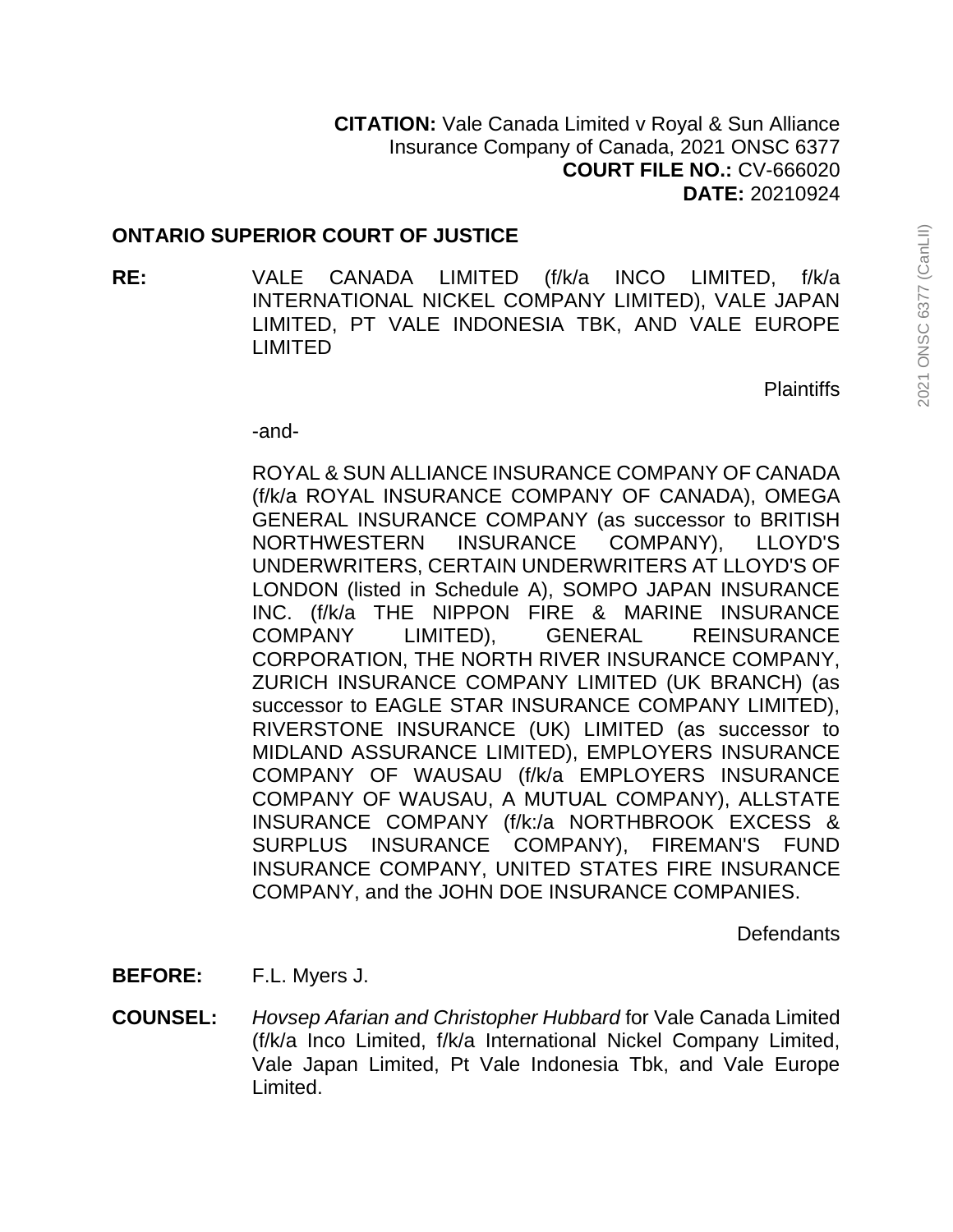*Mark M. O'Donnell and Cameron L. Foster*, for Royal & Sunalliance Insurance Company of Canada (F/K/A Royal Insurance Company of Canada).

*Douglas Stewart, Deepshikha Dutt*, and *Rebecca Curcio* for Travelers Insurance Company of Canada, Travelers Casualty & Surety Company (f/k/a The Aetna Casualty & Surety Company), and St. Paul Mercury Insurance Company.

*Marcus B. Snowden,* for AIG Commercial Insurance Company of Canada, as successor for American Home Assurance Company.

*Joshua Henderson and Roderic McLauchlan,* for The North River Insurance Company, Lloyd's Underwriters, and Certain Underwriters At Lloyds, London.

*Christopher J. Rae, David C. Rosenbaum, and Mahdi Hussein*, for Employers Insurance Company of Wausau.

*Tom Donnelly and Joyce Tam*, for Fireman's Fund Insurance Company.

*Douglas O. Smith and Sarah Sweet*, for Allstate Insurance Company (f/k/a Northbrook Excess & Surplus Insurance Company) and General Reinsurance Corporation.

*David Wilson and Anthony Gatensby*, for Riverstone Insurance (UK) Limited (as successor to Midland Assurance Limited), Zurich Insurance Company Ltd. f/k/a Midland Assurance Ltd., Zurich Insurance Company Limited (UK Branch) (as successor to Eagle Star Insurance Company Limited).

*Kim E. Stoll and Rui Fernandes*, for Sompo Japan Nipponkoa Insurance Inc. (aka Sompo Japan Insurance Inc.), f/k/a Nippon F&M (The Nippon Fire & Marine Insurance Company Limited).

*Marc D. Isaacs and Arie Odinocki* for Omega General Insurance Company (as successor to British Northwestern Insurance Company).

**HEARD:** September 24, 2021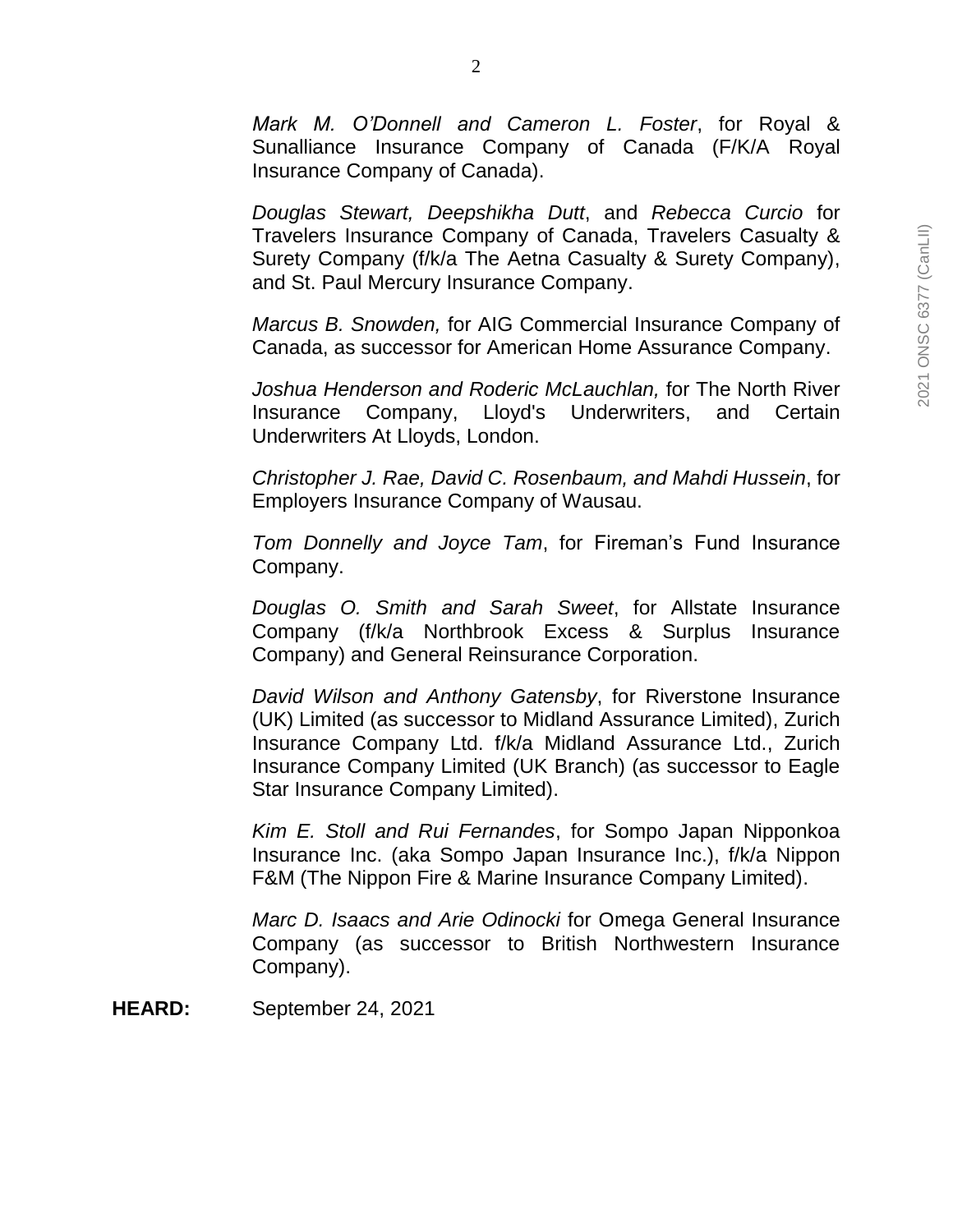## **ENDORSEMENT**

#### **Background**

- [1] I convened a case conference in this matter at the request of counsel for Allstate and General Re.
- [2] Also before me are related actions under Court File Nos. CV-21-664805 and CV-21-665931.
- [3] All three actions seek to determine which, if any, insurers are liable to indemnity Vale Canada Limited (formerly Inco Limited) for environmental damage.

## **Traveler's Sudden US Lawsuit**

- [4] I am told by counsel that discussions have been underway between and among Vale and the insurers from at least 2018 if not before. In 2018, Vale and at least some of the insurers entered into a form of standstill agreement to toll the limitation periods while discussions ensued (among other things).
- [5] Recently, and allegedly without prior notice, Travelers Casualty & Surety Company and/or Travelers Insurance Company of Canada terminated the standstill agreement and commenced a lawsuit against Vale in New York.
- [6] In the action in this court with Court File No. CV-21-664805, Vale sued just Travelers and St. Paul quickly. Vale brought this more comprehensive proceeding a few weeks later. At the same time, Royal & Sunalliance Insurance Company of Canada brought a claim with Court File No. CV-21- 665931 against Vale and the other insurers.

#### **Defences are due in this Proceeding**

- [7] Vale, previously Inco, is a major Canadian concern. Its head office is in Toronto. As the names of other plaintiffs disclose, Vale has interests through affiliates elsewhere.
- [8] The defendants are insurance companies headquartered here or abroad. A few have defended the claims against them already. Our *Rules of Civil Procedure* provide extra time for foreign defendants to deliver their statements of defence (or to contest the jurisdiction of the court). The time limits for the foreign defendants' statements of defences have run out fairly recently.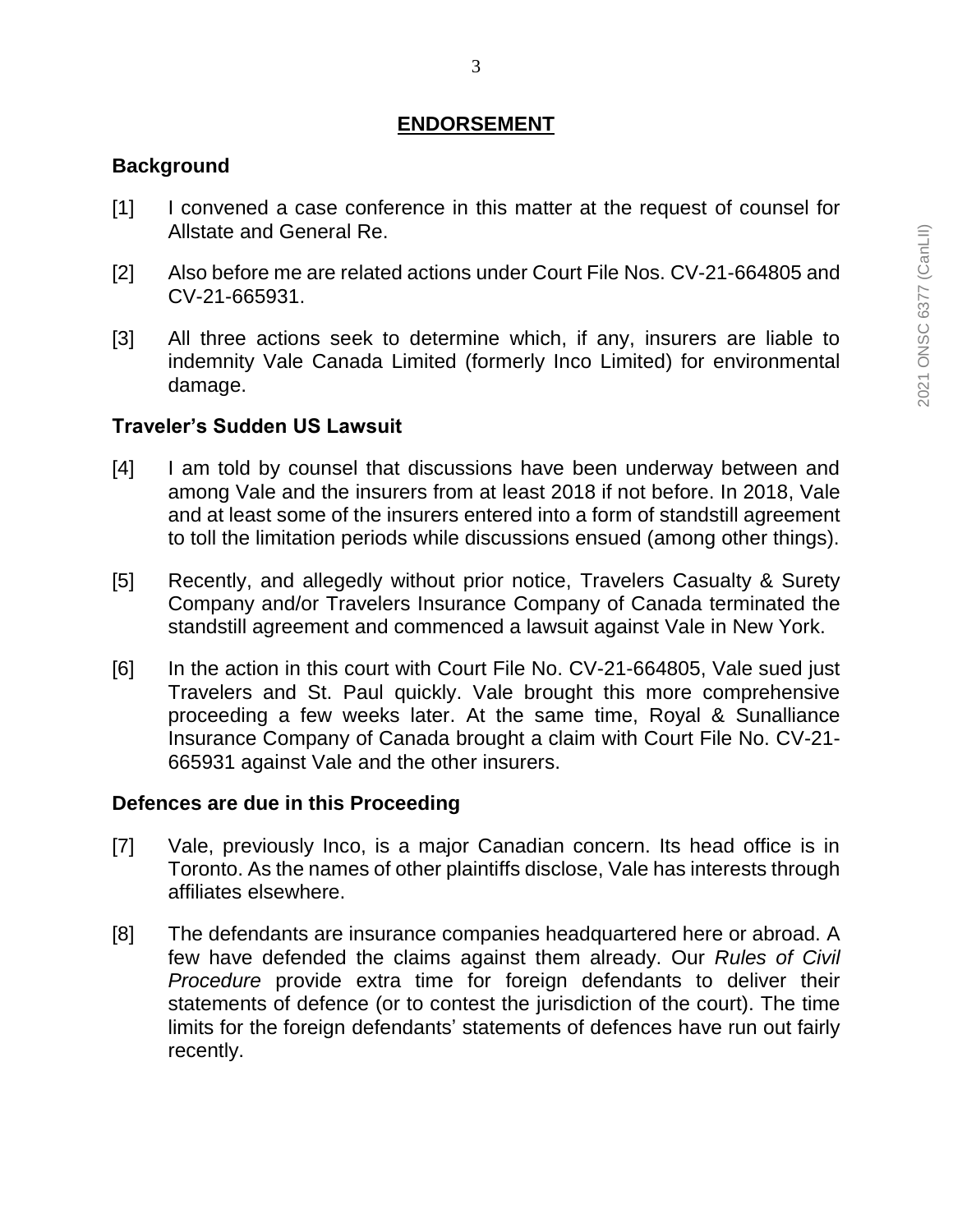- [10] The plaintiffs have noted in default Omega General Insurance Company. It did not contact the plaintiffs or have counsel do so at all. It just let the clock run past the due date for its statement of defence. As it is "noted in default" it cannot participate further in the lawsuit and it is at risk of default judgment issuing against it unless or until it obtains an order lifting the noting in default.
- [11] In Ontario, counsel are required to cooperate on procedural matters to ensure a fair hearing process for all parties.<sup>1</sup> The case law frowns upon using the rules applicable to defaulting defendants tactically.<sup>2</sup> For example, where counsel are in a *bona fide* dispute about some aspect of procedure, it would be quite improper for a plaintiff to note a defendant in default rather than bringing the substance of the dispute to a judge or an associate judge.
- [12] In addition, as good professional colleagues, it is common for plaintiffs' counsel to grant indulgences to the defendants' counsel who ask for more time to deliver their clients' statements of defence. This can allow time for investigations or settlement discussions or perhaps just lighten a colleague's load where time is not of the essence.
- [13] In view of our law's disdain for use of default proceedings for tactical purposes, the test to set aside a noting in default is not a difficult one to meet.<sup>3</sup> Counsel know that much laxity can be forgiven in the name of seeking a just resolution on the merits of a claim.
- [14] But loose rules focusing on just outcomes on the merits leave the system susceptible to gaming by those seeking to achieve tactical goals. To protect civility for the benefit of all, the court must provide a remedy against those who might game the system.

 $\overline{a}$ 

<sup>1</sup> See Commentary 1 under Rule 5.1-1 of the *Rules of Professional Conduct* of the Law Society of Ontario.

<sup>2</sup>*Nobosoft Corporation v. No Borders, Inc*., 2007 ONCA 444 (CanLII), adopting *McNeill Electronics Ltd. v. American Sensors Electronics Inc.* (1996), 5 CPC (4th) 266 (Ont. Gen. Div.), reversed on other grounds (1998), 1998 CanLII 17693 (ON CA).

<sup>3</sup> *Mountain View Farms Ltd. v. McQueen,* 2014 ONCA 194 (CanLII)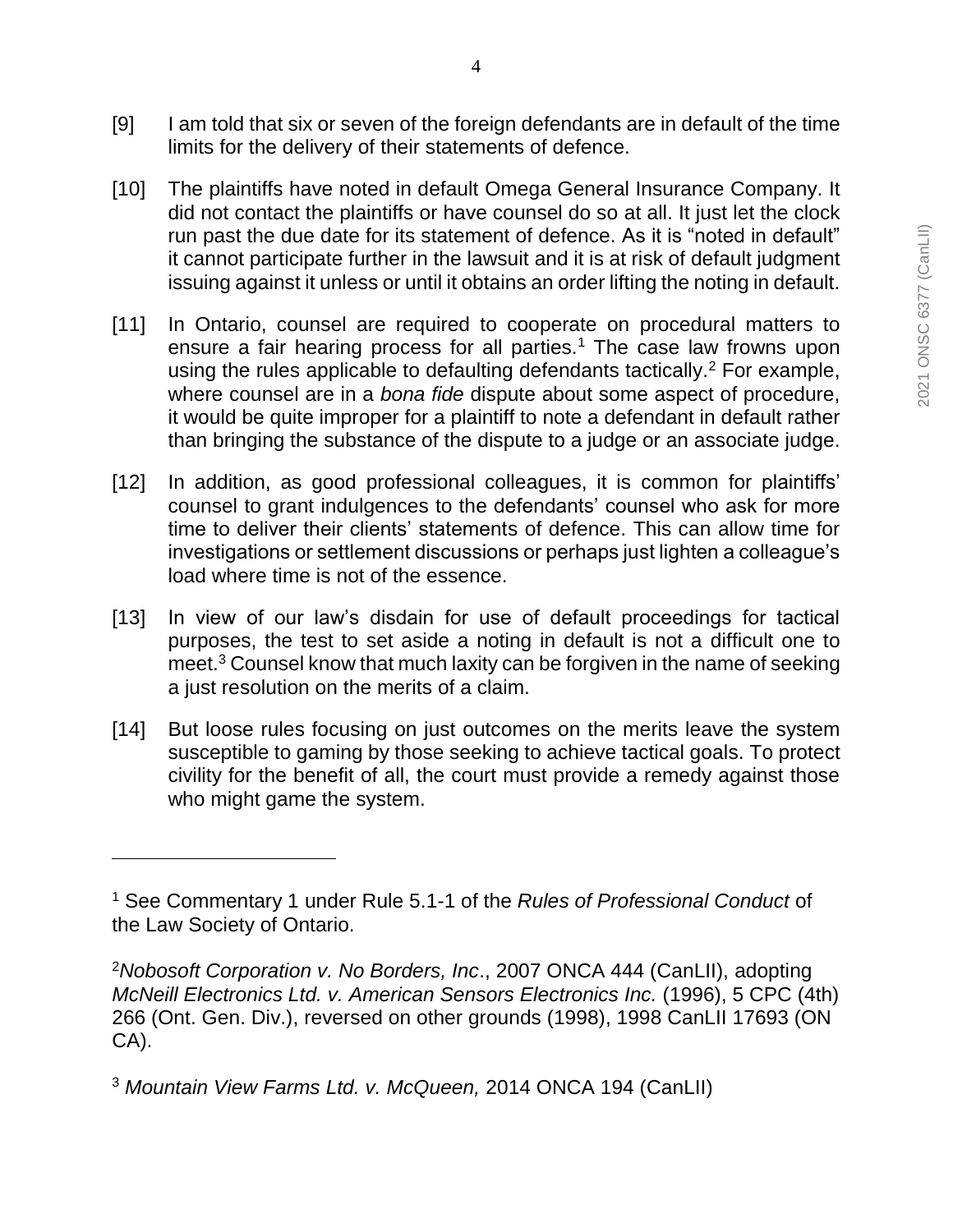Certainly where the court can conclude that there is an oblique motive by a defendant in failing to defend a claim, then a motion to set aside a default is unlikely to succeed.

[16] I am not called upon today to rule on whether anyone has behaved wrongly or seeks to use the *Rules of Civil Procedure* or the *Principles of Civility* improperly. Rather, I am simply asked by the plaintiffs to move this case forward with due alacrity while guarding against a risk of prejudice to them.

## **The Issue**

- [17] The defendant insurers, especially those who are not domiciled in Canada, seek more time to defend or to bring motions to challenge the jurisdiction of this court to hear claims by Vale on policies of insurance issued to it and its affiliates in the ordinary course of business.
- [18] The defendants did not have their local counsel accept service of the statements of claim here. They forced Vale to take the time and incur the expense of conducting technical service abroad. Many were not ready with litigation counsel retained here before Travelers brought its claim in the US and Vale and RSA brought their claims here.
- [19] Vale is quite rightly not threatening to note in default any party who has retained counsel even if they are currently in default of the time for delivering their statements of defence. Vale just asks to receive their defences or motions to contest the court's jurisdiction on a timely basis.
- [20] Vale cannot be criticized for noting in default Omega who did not contact it at all. I am told that since Vale noted Omega in default, the other defendants have appointed counsel who have now made contact with Vale's counsel.
- [21] Moreover, Vale has indicated a willingness to consent to an order to lift the noting in default of Omega provided it too delivers its statement of defence or a motion to contest jurisdiction shortly.
- [22] The defendants, in the main, ask the court to wait for the outcome of a motion being brought by Vale in the US Court in Traveler's proceeding. In the motion, Vale contests either the jurisdiction of the US Court or the convenience of the US forum.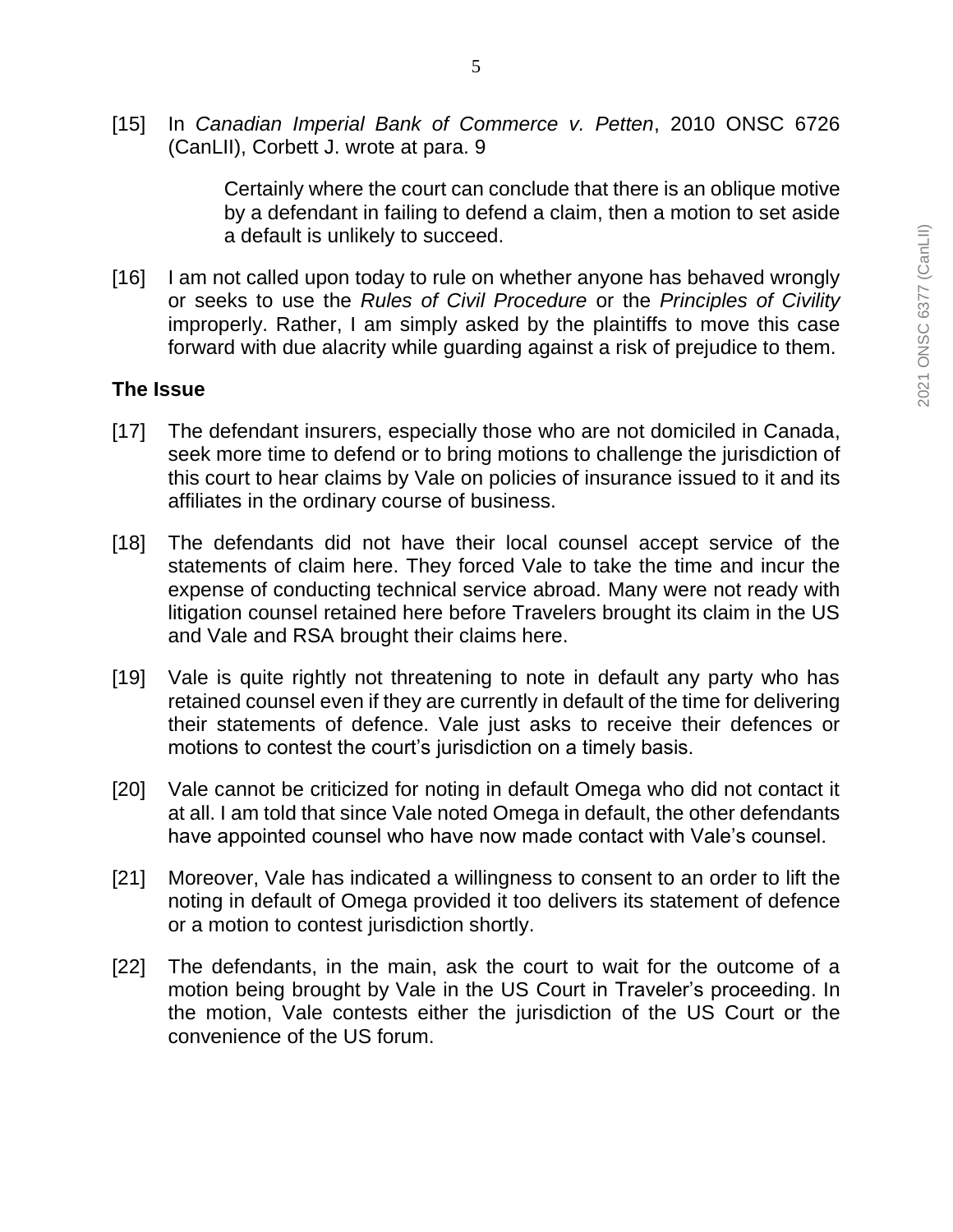- [24] Vale fears that the defendants are intending to use their own inaction in this proceeding as a positive argument to keep the matters before the US Court.
- [25] It is telling to note that counsel who advise that their clients need time to defend here have apparently been able to deliver all necessary pleadings and proceedings in the US case for an early motion and for discovery to be ready to go this fall.

## **Analysis**

- [26] This court is not in competition with our US counterparts.
- [27] The US Court will deal with its proceedings as it sees fit and can expect the same full faith and credit from this court as we always receive from our neighbour. Similarly, this court will exercise jurisdiction in accordance with our law and will deal with convenient forum arguments likewise.
- [28] However, I reject the submission that this court should wait for the US proceedings before determining whether to proceed. Just as we do not compete with our coordinate courts south of the border, neither does either court determine outcomes for the other. It Is not appropriate for this court to wait for a US Court to determine whether matters will proceed here or not.
- [29] The US Court will decide what will happen there. This court will decide what happens here. And it would be equally inappropriate for a party to defer pleading or to seek collegial indulgences here to try to affect either outcome.
- [30] I reject Mr. Stewart's submission that "there is no first past the post" principle or that any extension of time here is "without prejudice to Vale's rights". Neither Mr. Stewart nor counsel for any other defendant undertook that their clients would refrain from arguing before the US Court that this case is behind that case in requiring pleadings or discoveries as a basis for making their arguments about proceeding there. Our law does recognize as a factor in a *forum non conveniens* analysis (albeit a small one) issues concerning which action commenced first and the relative progress of each. See, for example: *Club Resorts Ltd. v. Van Breda*, 2012 SCC 17 (CanLII), at para. 110. In other words, the insurers may well intend to enhance their arguments in the US Court and to prejudice Vale's rights here by deferring their pleadings and asking this court to slow this proceeding as they have done.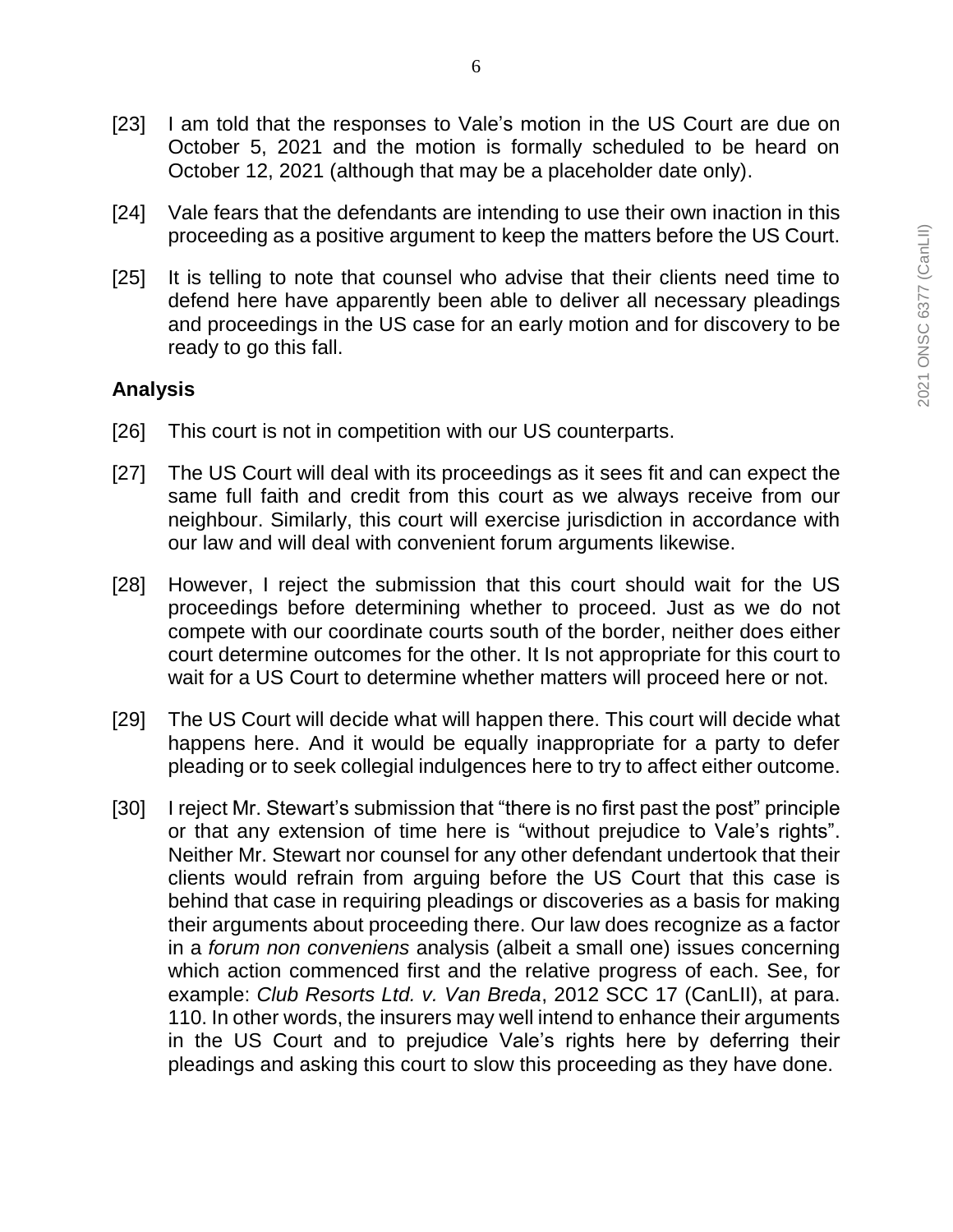- [31] I agree with counsel who argued that this case is not urgent in its substance. The issues involve payment of money among large companies. The issues span decades and resolution will take some time as well. The only sense of urgency has been brought about by Travelers seemingly trying to steal a march on Vale by commencing a lawsuit in the US Court on the sudden followed by the defendants' lackadaisical responses here.
- [32] As sophisticated, large corporate parties, they defendants could have accepted service here rather than requiring personal service on their head offices abroad. All were capable of defending on a timely basis if they chose to do so. It seems more than coincidental that many defendants are currently in default of procedural timelines and seek yet more time only here.

## **Outcome**

- [33] In my view, it will not prejudice the defendants to require them to respond to this proceeding on a timely basis. They have already benefited from extra time.
- [34] It is also appropriate to take steps to quard against the possibility of a misuse of the *Rules* and counsel's civility to obtain tactical advantages.
- [35] Accordingly, I direct that by 12:00 noon E.D.T. on October 4, 2021, all defendants who have yet to defend shall deliver either their clients' statements of defence or motion records for motions to contest jurisdiction or *forum non conveniens*. The plaintiff is at liberty to note in default any defendant who chooses not to do one or the other by the set time.
- [36] Full evidentiary support is to be contained in any motion records served under the prior paragraph. The motions will be returnable on a date to be fixed by me at a case conference for that purpose.
- [37] Counsel are directed to confer and agree on a timetable for the delivery of responding motion material and cross-examinations, if any, on the proposed motion(s). I will break any scheduling disagreements (i.e. split the difference) and book the motions at a case conference to be scheduled through my Judicial Assistant for the week of October 18, 2021.
- [38] I expect to hear the motions in late October or early November. Parties should be working on their affidavits of documents in the interim. Documentary discovery will commence shortly after the resolution of the motion.